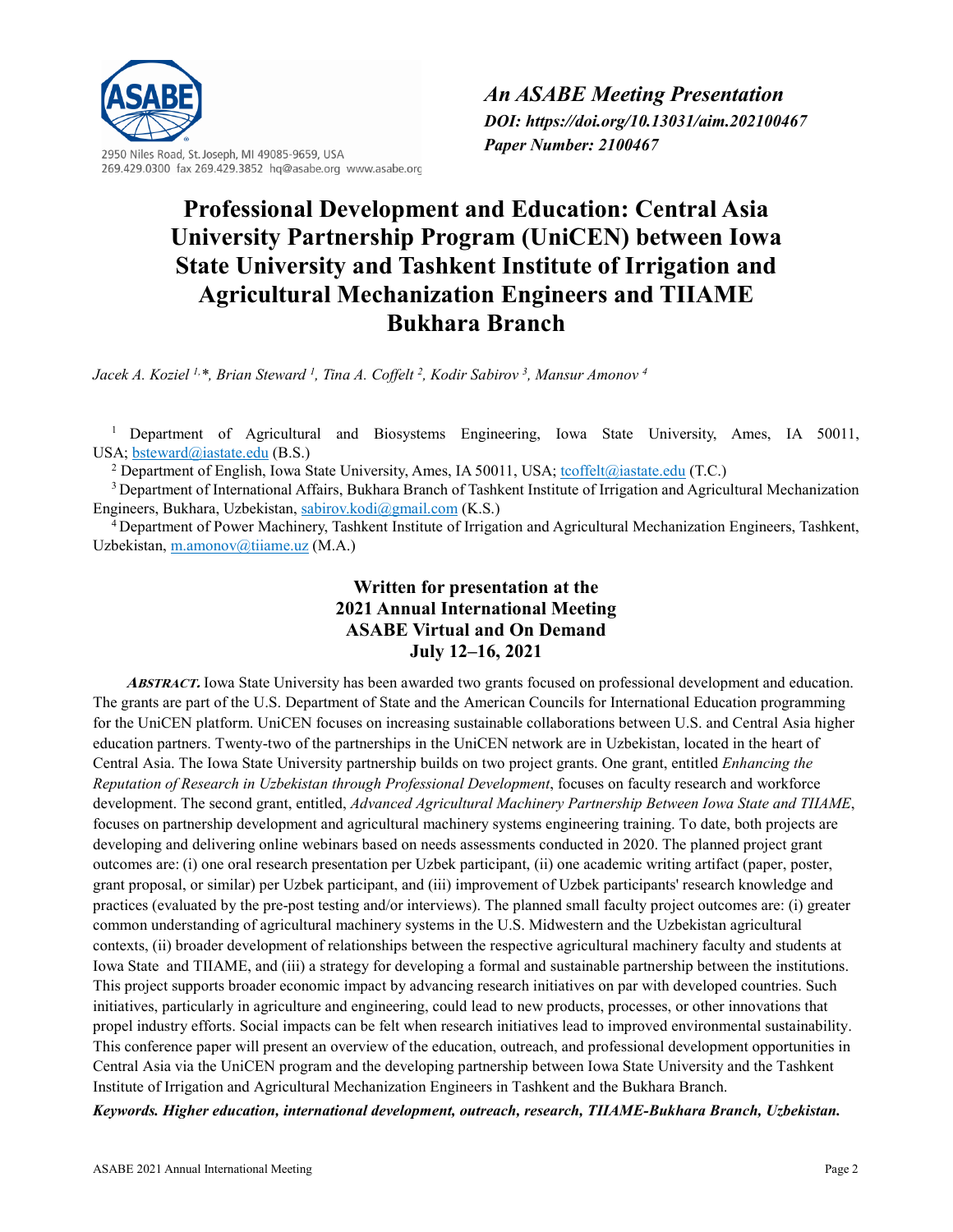Developing nations often seek partnerships with developed countries to aid in development. Uzbekistan is one such developing nation that has experienced rapid change and expansion after Shavkat Mirziyoyev became president in 2016 (Khan, 2019). The government has an interest in expanding partnerships with the United States, in particular, and in all sectors, including higher education. The UniCEN division of American Councils for International Education, in collaboration with the United States Department of State, provides several grant opportunities to support partnerships between Central Asian and U.S. higher education institutions. According to UniCEN's website, "UniCEN builds expertise in the areas of strategic planning, administration, faculty policies and practices, student mobility, curriculum development, and alumni relations to advance the development of mutually beneficial partnerships" (unicen.americancouncils.org).

Agriculture is of particular interest for partnerships in curriculum and faculty development at Uzbek universities. Indeed, agriculture is one of the main sectors of Uzbekistan's economy. Fifty percent of the population live in rural areas and 28.2% of 2020 GDP was derived from agriculture, forestry, and fisheries (Stat.uz, 2020). Agriculture equipment suppliers in Uzbekistan shifted from the 1990s, when farmers started using Case IH tractors and harvesters, to today, when farmers use machinery from John Deere, Case New Holland, Claas, Lemken, and LS Mtron, among others. With these changes, it is very important for agriculture mechanization engineers and other agriculture specialists to develop collaborations with knowledgeable partners in the United States.

This paper describes two such collaborations, emphasizing agriculture and biosystems engineering professional development and outreach. Professors Koziel and Coffelt were former Fulbrighters in Uzbekistan and Professor Koziel had previous research collaborations with scientists in Kazakhstan and Uzbekistan. Professor Steward has a strong reputation in agriculture machinery and was invited by TIIAME-Tashkent to collaborate. Professors Sabirov and Amonov recognized the similarities between their universities and Iowa State University, particularly around agricultural engineering. As such, all authors had experience and motivation to nurture and sustain education, outreach, and professional development projects.

# **Collaboration 1**

## **Enhancing the Reputation of Research in Uzbekistan through Professional Development**

#### *Overview*

This grant fulfills two goals of the Uzbek partner, TIIAME-BB, specifically (a) training professors to conduct highquality research and publish research results in peer-reviewed, scientific journals and apply for grants and (b) use best practices to develop research capacity and sustain a partnership with Iowa State University. The partnership between TIIAME-BB and Iowa State University was facilitated by a two-part application and matching process. First, TIIAME-BB applied to be a partner institution. They submitted an application to UniCEN describing their goals and objectives. UniCEN approved applications from higher education institutions in Uzbekistan and provided those to U.S. institutions who wanted to apply for a partnership grant. As former Fulbright Scholars in Uzbekistan, Professors Koziel and Coffelt were interested in maintaining scholarly connections in Uzbekistan. In particular, each had interests in enhancing research methods and publication practices and recognized an instant connection with TIIAME-BB after reading their application.

### *Grant Activity*

The grant provided research-related professional development to faculty members at TIIAME-BB. Seminars were developed using Canvas Free for Teacher as the platform for virtual delivery. Seminar topics were selected after conducting a needs analysis. The needs analysis involved a Zoom meeting with Koziel, Coffelt, and Sabirov and other selected administrators at TIIAME-BB. Sample questions asked during the needs analysis included (a) what outcomes do you hope to see for faculty, (b) what outcomes will faculty hope for, (c) what are research and publication expectations, (d) what kind of preparation do faculty members receive to help them conduct research, (e) what kind of preparation do faculty receive to help them write research, (f) what do faculty need assistance with to improve their research, (g) what do faculty do well in their research endeavors, and (h) what topics do you hope we cover?

Koziel and Coffelt then analyzed the responses from the meeting and finalized a list of topics. These topics were organized into modules called overview, identifying your discipline and specialization, applying ethical standards, designing a research project, writing, finding and applying for grants, and presenting and submitting research. Each module had additional

The authors are solely responsible for the content of this meeting presentation. The presentation does not necessarily reflect the official position of the American Society of Agricultural and Biological Engineers (ASABE), and its printing and distribution does not constitute an endorsement of views which may be expressed. Meeting presentations are not subject to the formal peer review process by ASABE editorial committees; therefore, they are not to be presented as refereed publications. Publish your paper in our journal after successfully completing the peer review process. See [www.asabe.org/JournalSubmission](http://www.asabe.org/JournalSubmission) for details. Citation of this work should state that it is from an ASABE meeting paper. Koziel et al. 2021. Title of presentation. ASABE Paper No. 2100467 St. Joseph, MI.: ASABE. For information about securing permission to reprint or reproduce a meeting presentation, please contact ASABE a[t www.asabe.org/copyright](http://www.asabe.org/copyright) (2950 Niles Road, St. Joseph, MI 49085-9659 USA)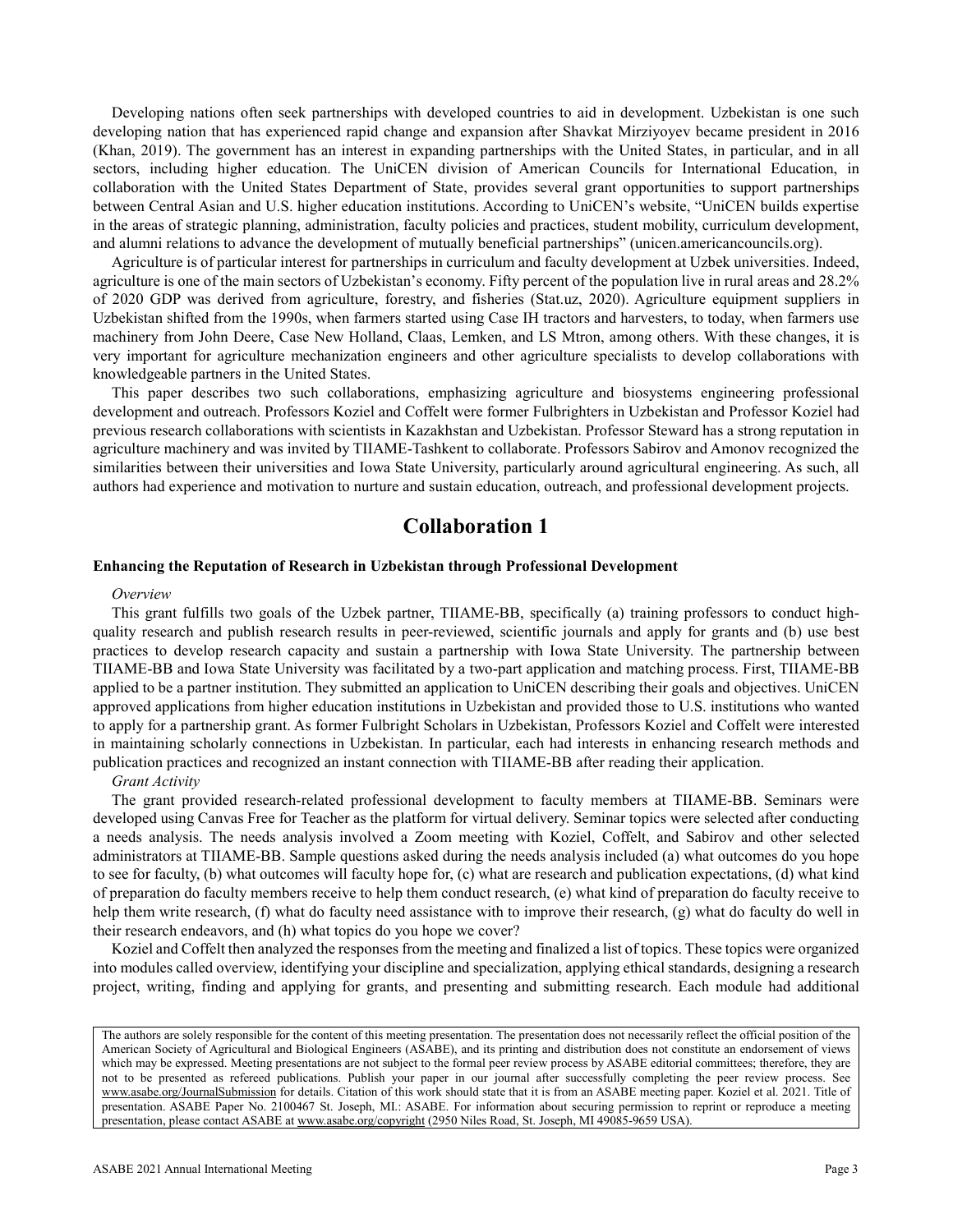subtopics. For example, the applying ethical standards module contained three segments called research ethics, writing ethical information into the project, and referencing. Originally planned for face-to-face delivery at TIIAME-BB in January, international travel restrictions required shifting content delivery to a virtual format. As a result, the content was delivered over three months instead of one week.

The virtual presentations were prepared with the support of Iowa State University's Engineering-Liberal Arts & Sciences Online (ELO) department. This unit is a collaboration between the two colleges to provide technological support for online delivery of courses and other initiatives. ELO assigned an instructional designer to guide Coffelt and Koziel through the development of online content delivery. To that end, a professional PowerPoint template was developed to provide continuity throughout the program. Two cover slides were repeated in every presentation to recognize the partner universities and the funding agency, as well as give credit to Coffelt and Koziel for content development. PowerPoint files were prepared and then reviewed by a graduate assistant at ELO. The review evaluated clarity of ideas, slide layout, and consistent application of formatting standards, among other elements. The review also ensured that universal design principles were applied, thereby making the program accessible.

The PowerPoint files were then ready for audio and video enhancements. Using Studio in Canvas, Coffelt or Koziel video-recorded presentations while going through the PowerPoint presentations. Presentations ranged in length from 5 to 40 minutes. ELO staff evaluated the production and sound quality, commenting on background colors, lighting, and orientation within the recording area. When the video and audio were deemed ready, ELO used voice-to-text software to add subtitles to the presentations. While designed for accessibility purposes, subtitles benefitted grant participants who had varying levels of English proficiency. ELO further prepared pdf files of each PowerPoint and transcripts for each presentation. ELO staff uploaded all documents to Canvas Free for Teacher. Coffelt uploaded files such as the syllabus and schedule and programmed the dates for module release. Each module contained an overview page, links to presentations, a discussion forum, and an assignment. The presentations contained the content for the project.

Assignments were another dominant feature of the grant project. These ungraded activities facilitated the incremental development of a research and writing project. Participants built their project and paper in small segments, received feedback, then added more content to the paper. At the commencement of the project, participants selected either a journal submission, conference submission, grant proposal, or research proposal for their individual writing project. From there, participants worked incrementally on the paper. Their assignments coincided with the content delivery. Participants also took a pre and post-test to measure knowledge acquisition. Individual writing consultations were added after the grant began. These virtual sessions between the faculty at Iowa State and the grant participants at TIIAME-BB personalized the program for the participants while giving them richer feedback on their projects than type-written feedback can do.

### *Outcomes*

The program began with 62 participants. By the end of the program, 24 wrote some form of a paper. The post-test will be administered in June, so the change in scores is not yet available. Participants will be recognized at three levels: certificate of participation, certificate of completion (with \$75 stipend), and certificate of completion with distinction (with a \$99 stipend). Those recognized for distinction write with the quality expected for submission to the top tier, high-impact conferences or journals. Travel to Bukhara, Uzbekistan for face-to-face meetings and writing consultations are scheduled for the end of May. Future research and collaborative projects are anticipated, such as repeating this program, developing an intensive English language program, hosting a scholar-in-residence at Iowa State, hosting a delegation of administrators at Iowa State, and collaborative research projects with ABE faculty at Iowa State and TIIAME-BB. Certainly, participation in such a significant international project was a step towards improving scientific work on an international scale, when the requirements of the higher education system of the Republic of Uzbekistan coincide with the requirements and standards of international education.

#### *Challenges*

The program presented some noticeable challenges, which can be overcome with further discussion and new outreach initiatives. A critical challenge in the program was the language differences. Most Uzbeks speak two of three languages: Uzbek, Russian, or English, Coffelt speaks English, and Koziel speaks English and some Russian. Uzbeks who speak English have highly variable proficiency levels with few speaking or writing at the level expected for publication in top-tier, high impact journals. Nearly all participants relied on colleagues to translate their writing into English. Cultural values and practices complicated the interactions, as well. The low retention of participants is likely a result of the language differences as well as the time and motivation to complete a research/writing project in one semester. Teaching expectations are highly variable in Uzbekistan, and some faculty had high teaching loads that hindered participation. The participants thought tasks were quite difficult, which could be a result of several factors that need further investigation. Additionally, the travel restrictions in place early in the program required a shift from face-to-face to virtual content delivery. It would have been much more useful and easier if the participants had the opportunity to meet face-to-face more often during the period of work to discuss issues and the progress of the project. Despite the challenges, Iowa State will continue its outreach efforts to offer professional development in myriad forms—such as repetition of this program, faculty exchanges, or collaborative research projects—to TIIAME-BB faculty, administrators, and students.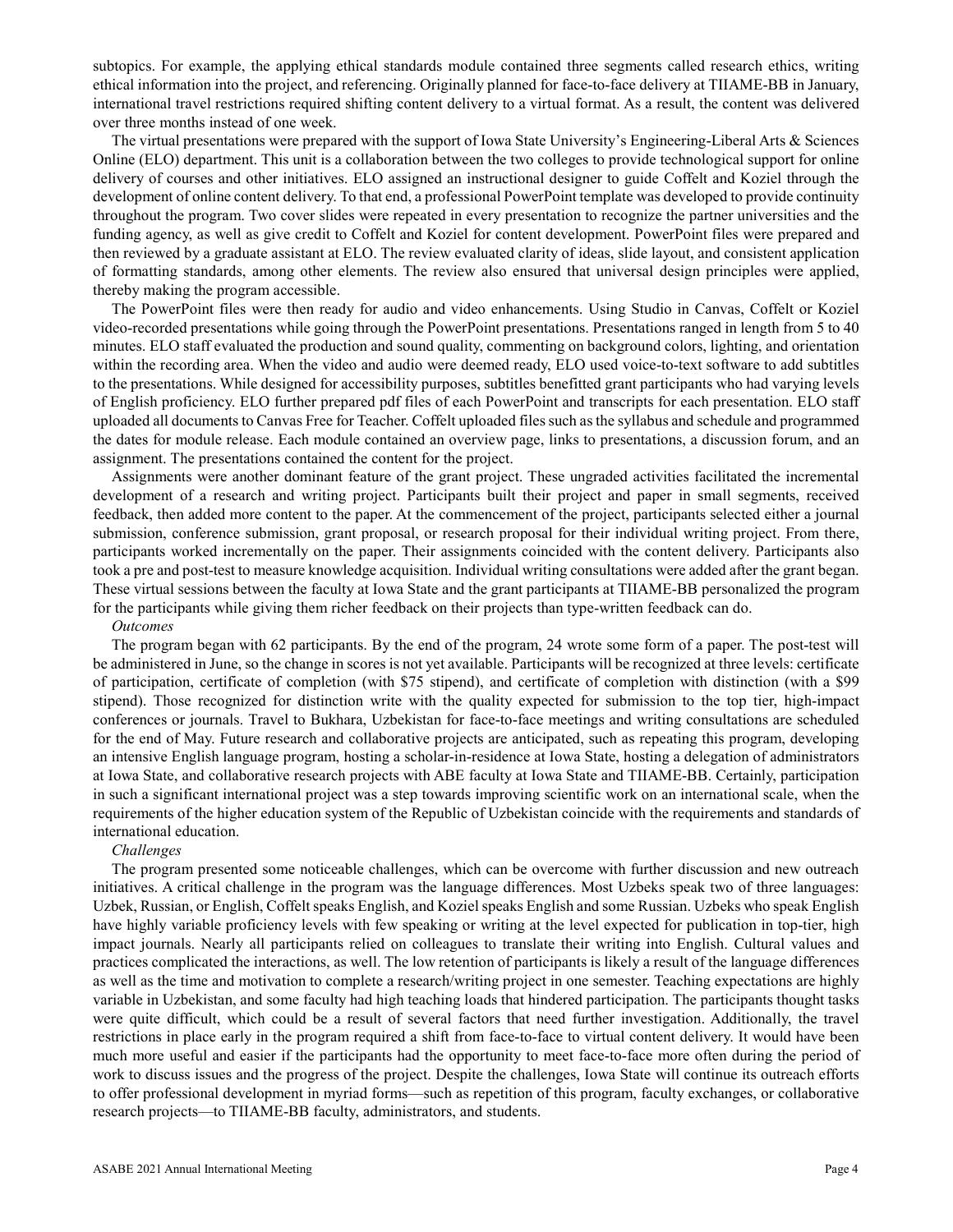# **Collaboration 2**

# **Advanced Agricultural Machinery Partnership Between Iowa State and TIIAME**

### *Overview*

Agricultural machinery is an integral component of productive agricultural production systems, which drives a need for agricultural machinery expertise, particularly about machinery systems' interactions with crop production environments. However, in many parts of the world, the capacity to develop this expertise has declined. With increasing pressure on agricultural production systems to meet the food needs of the growing global population, the advancement of agricultural machinery technology continues to be a very important component to meet these needs. Thus, this project addressed a significant need and is relevant to specific agricultural production systems in both Uzbekistan and Iowa.

The project objectives were to (1) build a partnership between Iowa State University and the Tashkent Institute of Irrigation and Agricultural Mechanization Engineers (TIIAME) around the topic area of advanced agricultural machinery systems engineering and (2) provide agricultural machinery systems engineering training for TIIAME faculty and graduate students.

Iowa State's ABE Department is globally recognized as the leading academic department in the area of agricultural machinery system engineering with its highly-ranked undergraduate and graduate programs. With close collaborations with the agricultural machinery industry, it has a long history of innovations that have improved the productivity and sustainability of agriculture. The department is well supported through its public and private stakeholders. With recent large industrial gifts, major agricultural machinery testing facilities are being developed to advance teaching, research, and industrial outreach. For example, the Danfoss Fluid Power teaching laboratory, established in 2014, is a world-class lab used to provide fluid power training to over 200 students annually. Similarly, the Soil-Machine Dynamics Lab was established in 2019 with capability to test ground-engaging tool performance and wear as well as traction system performance. Additionally, the Off-Highway Vehicle Chassis Dynamometer Laboratory is under construction and features a large roller dyno for whole vehicle powertrain testing for a wide variety of vehicle platforms and power levels.

TIIAME is the principal training institution in Uzbekistan for agricultural mechanization, granting BS, MS, and doctoral degrees. It has successfully transitioned from the Soviet era with dramatic changes in student numbers and demographics. TIIAME is now seeking to develop collaborations with universities around the world and to internationalize research and teaching programs. TIIAME was the #2 ranked university in Uzbekistan in 2019 and was also ranked by QS in the 301-350 range of Eastern Europe and Central Asia universities.

This project represents some first steps in establishing a partnership between Iowa State and TIIAME to enhance machinery testing and research expertise. The project focuses on the exchange of knowledge despite the COVID pandemic. As COVID eases, both institutions anticipate an exchange of people to advance this partnership.

#### *Grant Activity*

Steward served as the point of contact at Iowa State by leading the development of webinars. Amonov served as the point of contact at TIIAME and organized participants in the project activities. Amonov also translated online meetings and webinars into the Uzbek language. To broaden the impact of the project, TIIAME faculty invited early-career faculty members from TIIAME branch campuses in the Bukhara and Kashkadarya regions as well as those from Tashkent State Agrarian University and Tashkent State Technical University to participate in the webinars.

To meet the grant objectives, several activities were carried out. After in-depth planning at the beginning of the project, monthly webinars were organized during the fall 2020 and spring 2021 semesters to develop relationships and exchange information. Out of the initial discussions, a list of webinar topics was made, which included topics such as: agricultural machine systems research at Iowa State, Iowa State international programs, ABE undergraduate and graduate programs and supporting curricula, and publishing in international peer-reviewed journals. This initial planning was followed by a survey to participants about their interest in webinar topics.

In fall 2021, Dr. Steward plans to travel to Tashkent for one week, teaching and developing collaborative activities that build on the work done through the webinars. The in-person course in Uzbekistan is planned to be about modeling and simulating machine systems agricultural machinery topics. If COVID-19 disallows travel in 2021, an online course format similar to that of the first project will be used. At project end, an overall project evaluation will be completed and a final report will be written with recommendations for the next steps.

### *Outcomes*

The project is ongoing, but thus far, eight monthly webinars have been presented. The number of participants consists of 30 to 45 faculty and graduate students from TIIAME and the other Uzbek institutions. Working relationships and collaborations are developing through virtual discussions. Several conference papers are being co-authored, and discussions about future exchanges are being planned.

TIIAME faculty are working to internationalize research and teaching programs. As recently as 4–5 years ago, research results were mainly published in local journals. However, since 2019 the number of publications in English has significantly increased. For example, in 2018, there were 5 publications by TIIAME faculty in Scopus. In 2019, there were 45 and by